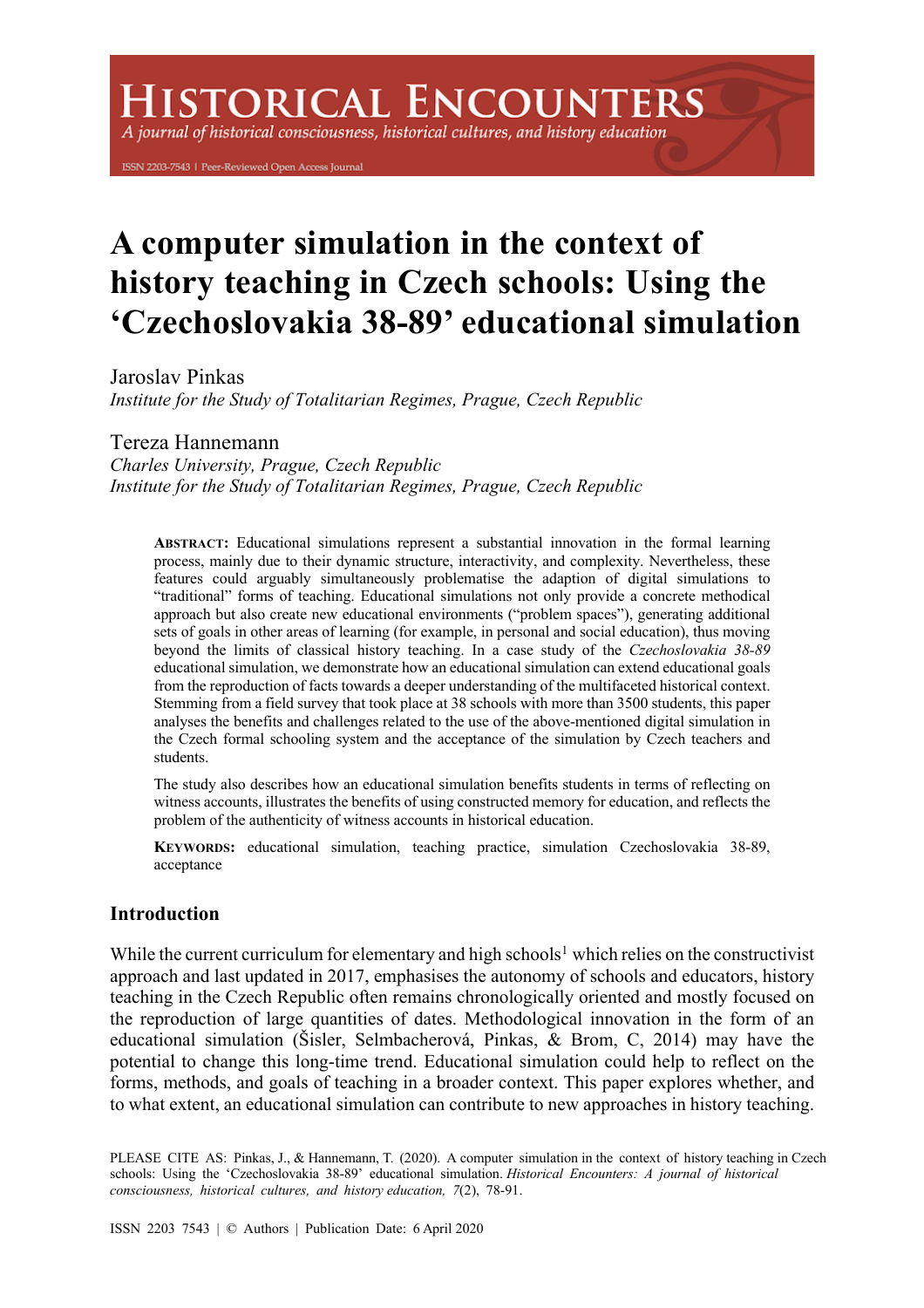There is specific focus on the potential that simulations have in working with witnesses. Witness testimonies represent valuable historical sources, but just as is the case with other types of sources, historical criticism is necessary. As Bage (2012) notes, witness accounts, as they view the past in stories, are a common way of "consuming" history. The testimony of a witness tends not to be fully reflected on, so the authority of the witness can be an obstacle to a critical, dispassionate view and an analytical approach.

As creators of a pedagogical game and model lessons for schools, the potential that educational simulations have, using the example of "Czechoslovakia 38-89"2 (later just CS) (see Šisler, V., Brom, C., Cuhra, J., Činátl, K., & Gemrot, J. 2012)

# **Pedagogic and didactic points of departure**

In teaching for students' independence and to prioritise the development of students' competencies and higher cognitive knowledge over mastering encyclopaedically arranged facts, following a constructivist approach in pedagogic theory and practice can help History and sociology teachers to achieve stated learning outcomes. Such education is student-oriented, emphasising the formation, rather than mere adaptation of meanings and prioritising the democratic model of education over the authoritarian one (Henderson, 1996). Although this approach is in line with current teaching and learning theories, it is not always present in Czech teaching practice (see Strakova, 2010). Czech schools mostly rely on a traditional method of history teaching, based on the reproduction of a grand national narrative without problematising, or critically reflection (see Gracova & Labishova, 2004). For the most part, the need to reflect on traditional narratives has not yet come into practice in Czech classrooms, even though Czech history has many conflicting and traumatising situations that could be the subject of such reflections (Ahonen, 2014). With the development of the simulation *Czechoslovakia 38-89*, it is our aspiration to disrupt this traditional narrative and to show educators an alternative.<sup>3</sup> At the same time, we try not to differ too much from the dominant practice, and we offer solutions that will not be perceived as too radical or exclusive. We have presented innovations as 'evolutions within the system' rather than as a 'revolution' or a radical change, in order for them to be more acceptable for the more conservative teachers (see, for example, Straková 2010).

Many theoreticians (for example, Chapman, 2016; Šisler, et al., 2014) engaged in the use of digital applications in education see educational simulations as a type of constructivist learning environment. They emphasise that educational simulations support students in assuming responsibility for their learning, subject students to different experiences that may be quite varied, make educational activities more effortless and bring them closer to real life, and support social cooperation. All this is considered to be consistent with constructivist pedagogy generally, as well as with the principles of historical thinking (Reich, 2007, Wineburg, 2010). Historical simulations can also combine immersion in the historical context, more involvement in education, in addition to the cognitive uncertainty that the presentation of different perspectives evokes, with immediate feedback and a focus on problem-solving (Whitton, 2010). Furthermore, a good digital educational application not only provides a concrete pedagogical approach, but also creates a new educational environment, generating additional sets of goals in other areas of learning (for example,. in personal and social education) and going beyond the limits of classical history teaching (Watson, Mong, & Harris,2011).

Digital simulations typically have a broad approach to educational goals. They do not concentrate only on actual historical events, as would be typical in Czech classrooms, but go far beyond the general image of history as a sort of catalogue of events. This means that they are not only geared towards understanding, but also placing events in a wide framework of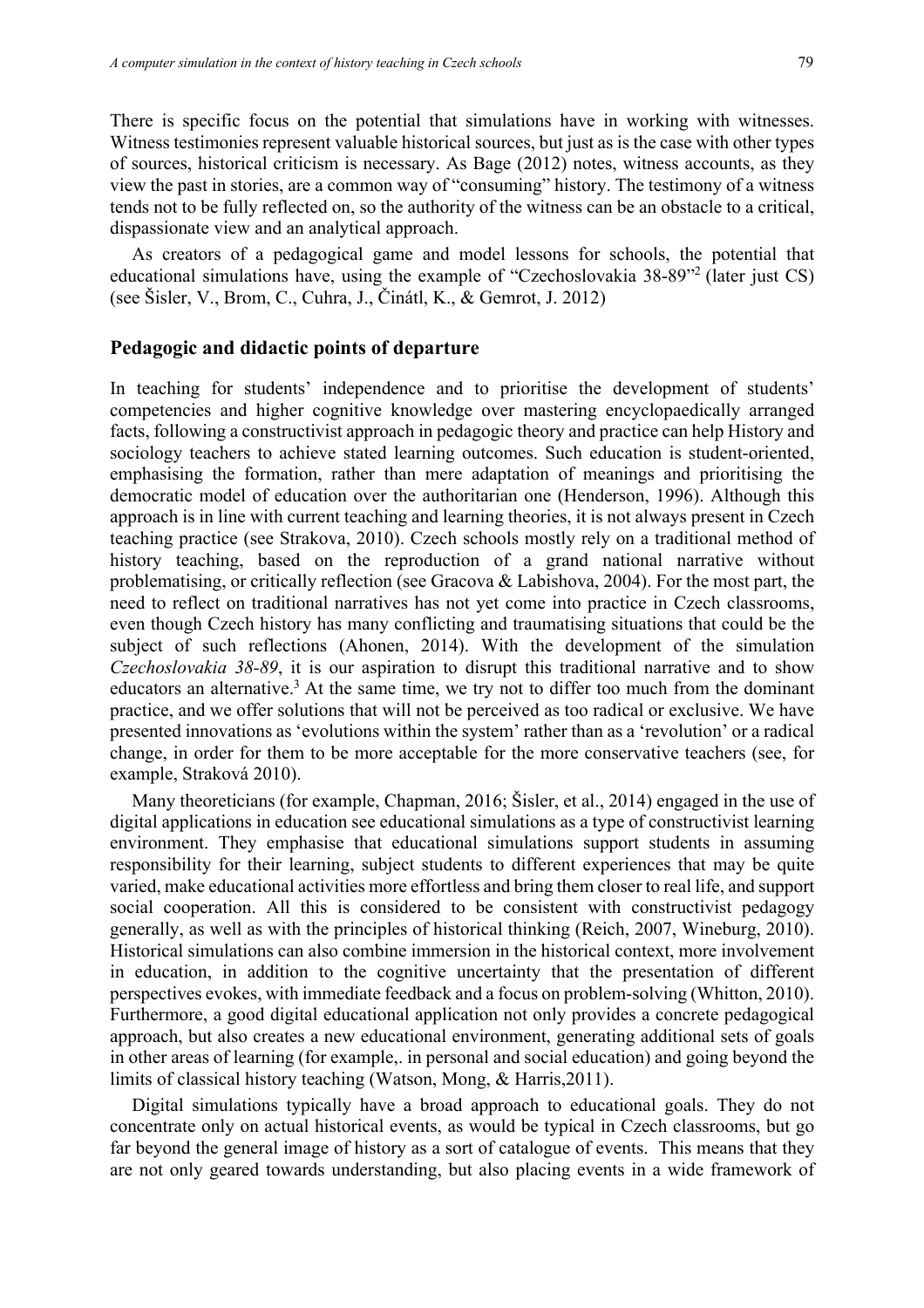memory culture or seeing historical events from multiple perspectives. In addition, there are other goals focusing on a student's self-reflection and ability to reflect on his or her position in the learning process; on his or her personality in the interaction with this application; on the learning process; and on the achievement of a metacognitive dimension of knowledge. The past in a digital simulation is no longer a verifiable grand narrative, a set of dates, stories and interpretations that are easy to test; instead it becomes a dynamic quantity consequentially built in a social context. As McCall (2011) argues, digital simulations that thematise the past illustrate reality in an accessible and attractive way. Besides this, digital simulations can also support a perception of the past as a social and cultural construct (Prensky, 2010).

A simulation is based on the principle of mediation. In our simulation, we chose to schematise historical reality in the form of model eyewitness narratives, which is the first level of representation. These testimonies are not authentic, but instead are formed out of a number of real life stories. Longer testimonies are introduced using comic strips, which are the second level of representation. Remembering thus comes in two alternative forms; it is either a "direct speech" of the witness, or a remembrance that takes the form of a comic strip, a form of a flashback. This is why the simulation includes elements that point out the "virtual nature" of the eyewitness environment. Some of the artefacts in the environment of an eyewitness are visibly 'artificial' animated, or referring to the comic environment in which a part of an eyewitness narrative takes place, thus creating a link between both spaces (the social space of an eyewitness in the *present* and the space of his memories in *the past*).

The pedagogical customisation of the witnesses' stories is driven by the effort to overcome student hesitation towards a critical assessment of the testimony of the witnesses. Students often tend to perceive everything told by the witness as being true to fact, simply because "he/she was there" or "he/she experienced it" (Foster & Yeager, 1999; Barton & Levstik, 2004; Havlujova & Najbert, 2014.). One of the aims of the *Czechoslovakia 38-89* simulation is to increase student ability to think critically and analytically about the witnesses' narratives. The principle of active learning is realised by the students' involvement in the simulation. The gaming simulation puts students in situations where they actively participate in negotiating the possible meaning of the past. This is especially the case as history is presented as an open problem to solve, rather than as a question that requires an answer. This creative involvement, where students express their viewpoints on the conduct of historical characters in historical situations, helps to develop skills that go beyond the framework of historical knowledge. Students learn to critically assess information and develop their abilities to analyse and interpret sources. This aspect of working with the simulation is based on the principles of historical thinking and inquiry-based learning (Wineburg, 2001; Levesque, 2008).

Understanding the behaviour of people in difficult historical situations is an important goal. This is a general problem of history teaching – students must overcome a double distance from the past – they must understand the completely different socio-cultural system in which the events take place, as well as (and perhaps especially) the behaviour of the adults involved. Pedagogical theory emphasises the need to know the context and to understand the different points of view; and in particular it emphasises continuity, a long-time stay in the system that facilitates this understanding. In view of this requirement, simulations seem to be an ideal tool (Husband & Pendry, 2002). Our simulation is constructed in a way that makes it possible to 'stay' in the story for a long time and to have control over its dynamics (for example, to stop the story if something is not clear), which aids in understanding the story. Students are inside the story, while also keeping their distance, due to the 'alienation elements' in the social space of an eyewitness. These alienation elements can be, for example, artefacts put into the style of the accompanying comic (for example, the yellow star that Jews were required to wear during the war is a paper cut-out rather than the real object), thus emphasising the fictional nature of these stories.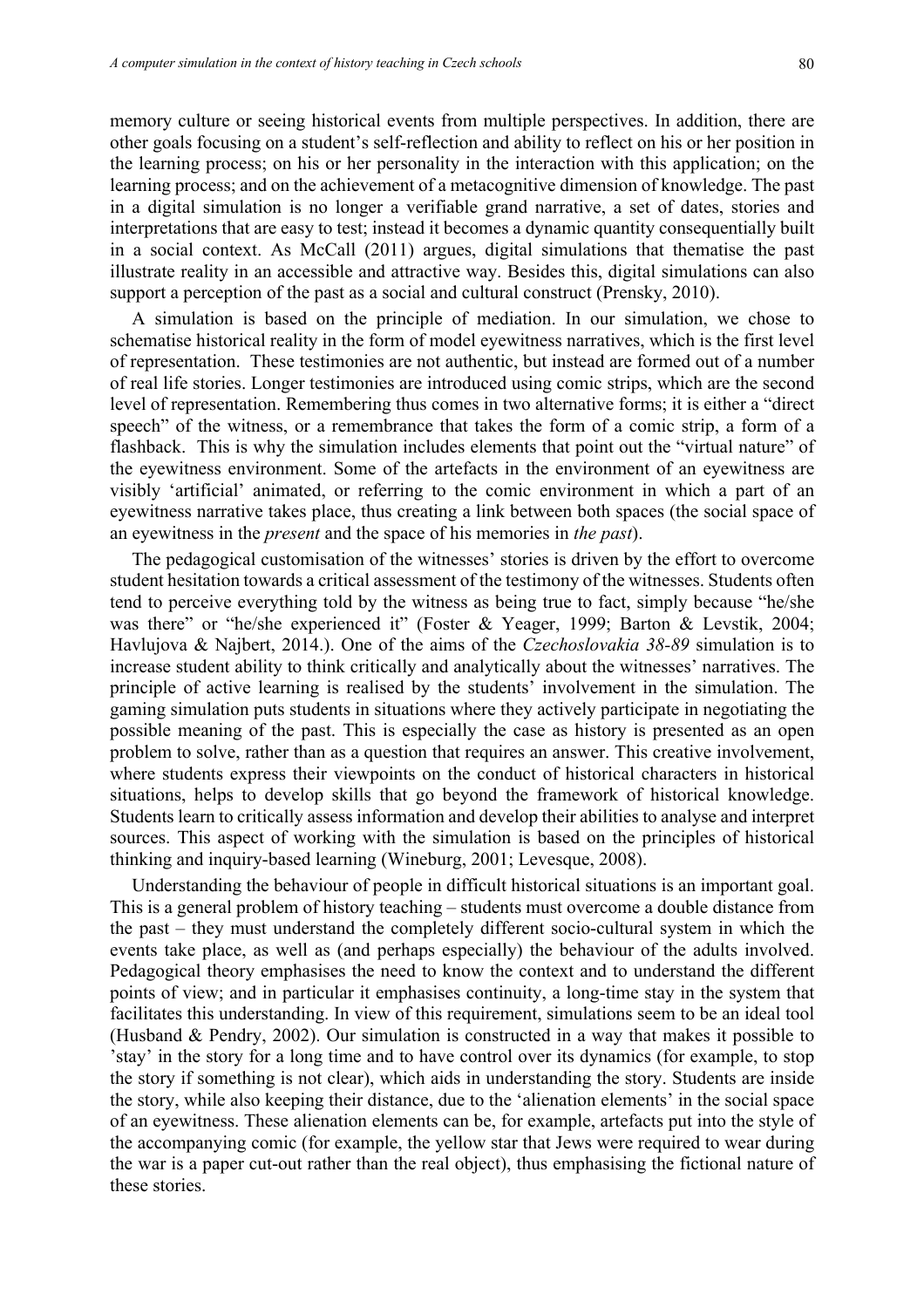Learning history through eyewitness narratives not only supports cognitive capabilities (reflection on representations), but also affective capabilities. The simulation works as a powerful simulator of social competencies and socially desirable behaviour. The simulation can also be used as an example of the need to adjust communication to other people dependant on the context of communication. The need to be polite to eyewitnesses – elderly people – is demonstrated in a simple and spontaneous manner. The motivation stems from the gaming principle (insensitive behaviour ends the conversation), and the selection of desired communication strategies leads to a reward – the acquisition of requested information. However, the positive aspects of the affective goals are not necessarily exhausted by mere prosocial competencies but can also lead to the development of moral reflections, which is one of the most difficult goals for school education to attain. Ethical education in the Czech Republic is mostly oriented toward prosocial behaviour and lacks deeper, analytically oriented activities that help students to appreciate and reflect on values (see Lorenzová, 2011).

The theory of evaluating historical events is also developed in detail in the pedagogy of history. This evaluation has two phases. First, it is necessary to understand the historical context and to evaluate the conduct of people, using the moral vocabulary and value system of that period. Not until this phase is closed is it possible (and in fact necessary) to step out of the historical context towards our present and to evaluate the historical event, using the "present moral dictionary" (Peterson, 2011, p. 164). This is what legitimises working with the past at school (Barton & Levstik, 2004). Evaluating a historical event means charting our own standpoints; as every evaluation contributes to our own self-understanding. In the 1980s, Robert I. Smith designed a categorisation that was to remove the unclear nature of values and evaluations at school. He made a distinction among behavioural values (esteem, respect, order), procedural values (critical thinking, evidence assessment, argumentation skills) and finally, substantive values, which he defines as values in a narrow sense (Smith, 1986). He defines them as standpoints that create beliefs and value judgments. Smith asserted that school education should develop the first two value categories, while substantive values are beyond the reach of the public power represented by a school (in relation to a student). The simulation helps to develop both behavioural values (respecting communication with old people, having empathy, and understanding their opinions and perspective) and procedural values (conversation tactics, awareness of the goal, and the need to achieve it while respecting the eyewitness) (see McCall, 2011; Šisler, et al., 2014)

# **The characteristics of the** *Czechoslovakia 38-39***" simulation**

*Czechoslovakia 38-89* falls under the category of "serious games"4 (Woulters, van Nimwegen, van Oostendorp, & van der Spek, 2013, p.73), which belong in formal, non-formal, and informal education. Thus, it is primarily created as an educational, non-commercial game with a focus on content. Aspects such as playability and attractiveness played a relatively smaller role in its development than in that of commercial games. It is a series of educational simulations combining the elements of interactive comics and computer games. The simulation shows students key moments (symbolic centres, places of remembrance) of Czech and Czechoslovak modern history, allows them to 'experience' historical events from the point of view of different characters, and helps students to understand the political, social and cultural contexts. It has two variants – a single player version that emphasises gaming elements and is available through an e-shop, and a school version, designed for formal schooling. In our text, we will focus only on the latter version.

The simulation consists of three modules with the same gaming principles and overarching pedagogical goals. The elemental gaming concept is based on following the footprints of the past. The player is the one who puts together a story from the past, based on pieces of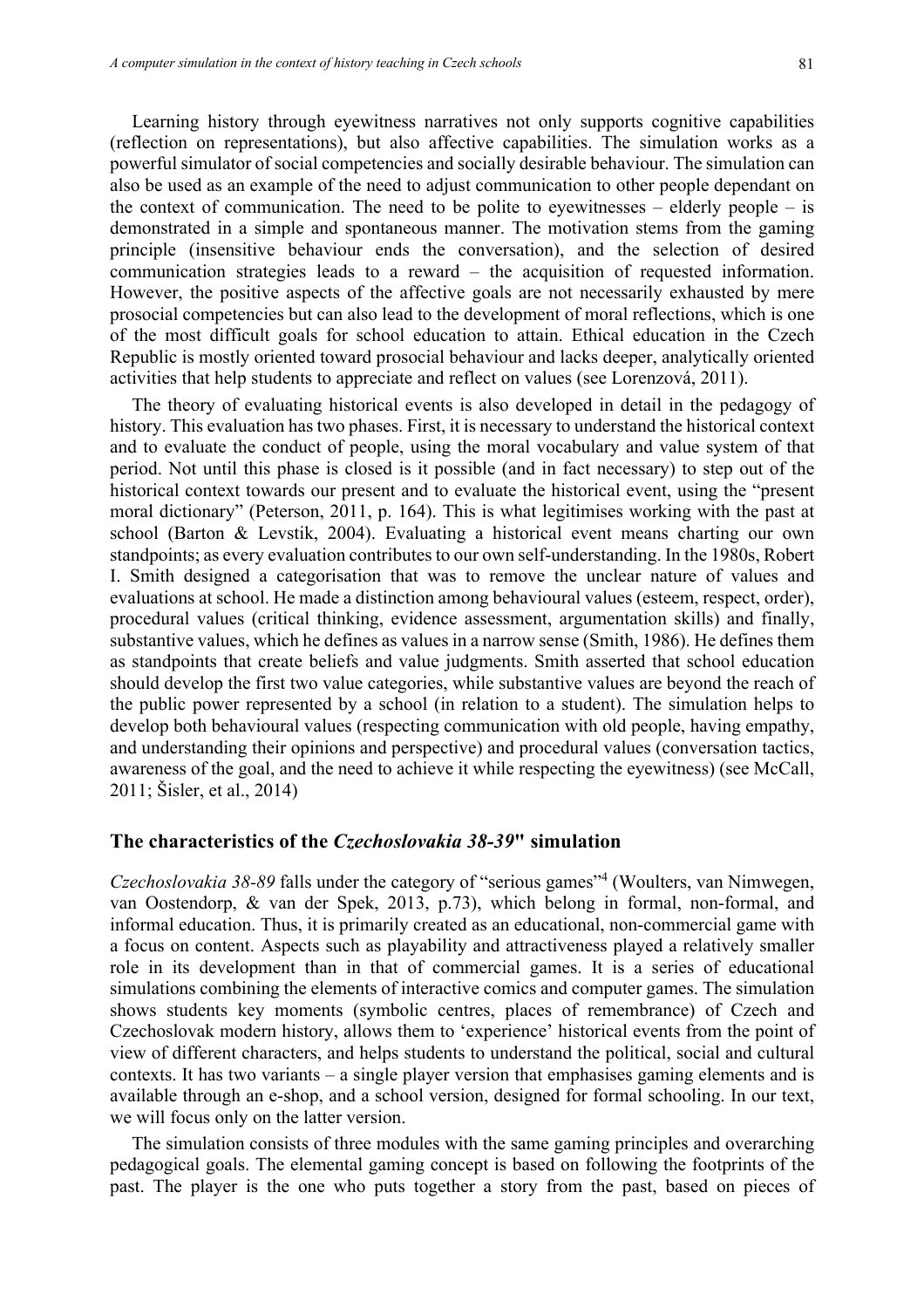information obtained mainly through an eyewitness narrative. In the WWII module, the player searches for the secrets of his grandfather. The story in the second module, which is about postwar Czechoslovakia, is about an old school building that witnessed many events. The future of this building with an imprinted history is being decided in this module (it is supposed to be demolished or reconstructed into a museum). The third module, which focuses on the 1950s and 1960s, is about a major public figure accused of denunciation.

The gaming principle of the first module (CS3889: Assassination) is based on the secret of the player's grandfather. The player searches in the past, taking on the gaming identity of a grandson who wants to fill in the blanks of his family's history. His grandfather was imprisoned during the war but it is unclear why. His conversation with his grandmother, and his reading of an encrypted journal that his grandfather carried during the war initiate his search. The player must obtain additional information from his neighbour, Mr. Málek, who was an activist journalist during the war, Mr. Krejcar, who participated in the resistance, Mrs. Marie Červeňáková, a Czech Romany woman imprisoned during the war, and Mr. Jakub Hein, a Czech who had Jewish and German ancestors.

#### *Gaming principles and controls*

The simulation is built on the principle of an adventure and resembles, for example, the educational game *Mission US* about US history. Unlike this game, the player does not directly participate in historical events; rather, they are communicated via an eyewitness narrative. The main gaming environment is a dialog with an eyewitness that the player can control through a selection of replications, answers and questions, thus considerably influencing the dialogue. The player can also use the back key to return to the previous game round, the skip key to move to the next game round or the stop key to stop the dialogue. They can also go to the encyclopaedia that we created, which contains basic facts concerning the story. They can also turn on subtitles if they cannot quite understand what an eyewitness is saying.

Comics, another simulation environment, capture memories that are too abstract or expansive to be expressed directly in a dialogue with an actor-eyewitness. The soundtrack in the comics is limited to sounds and noises; spoken words are shown in *speech bubbles* only. The historical reality is represented more dramatically, with a greater focus on emotional effects than in the direct dialogues with eyewitnesses. The last gaming environment of the simulation includes short activities in the form of a game related to the content of an eyewitness narrative. It is primarily about reinforcing the gaming elements of the simulation. For instance, the player must come up with such an answer to the Gestapo so that his wife would have time to hide illegal fliers. In another mini-game, the player taking on the role of the wife of one of the characters must find a suitable place to hide the fliers. Mini-games serve to focus the attention of players watching a lengthy eyewitness narrative. The student-players only have to pay attention to dialogue for limited periods of time before the mini-games renew their attention.

#### *The design of the simulation*

The structure of the simulation allows it to be used directly in the classroom. It allows for use in various ways; it is divided into many scenes representing a closed sequence similar to a movie scene. These scenes include fragments of dialogues with eyewitnesses (which always represent a meaningful thematic entirety), comics and mini-games. A scene is the lowest organisational unit of the school version and is coded for easier orientation. However, the basic organisational unit is a model lesson comprising of several scenes and usually also of other external material (audio-visual material, photographs, caricatures, and texts) outside the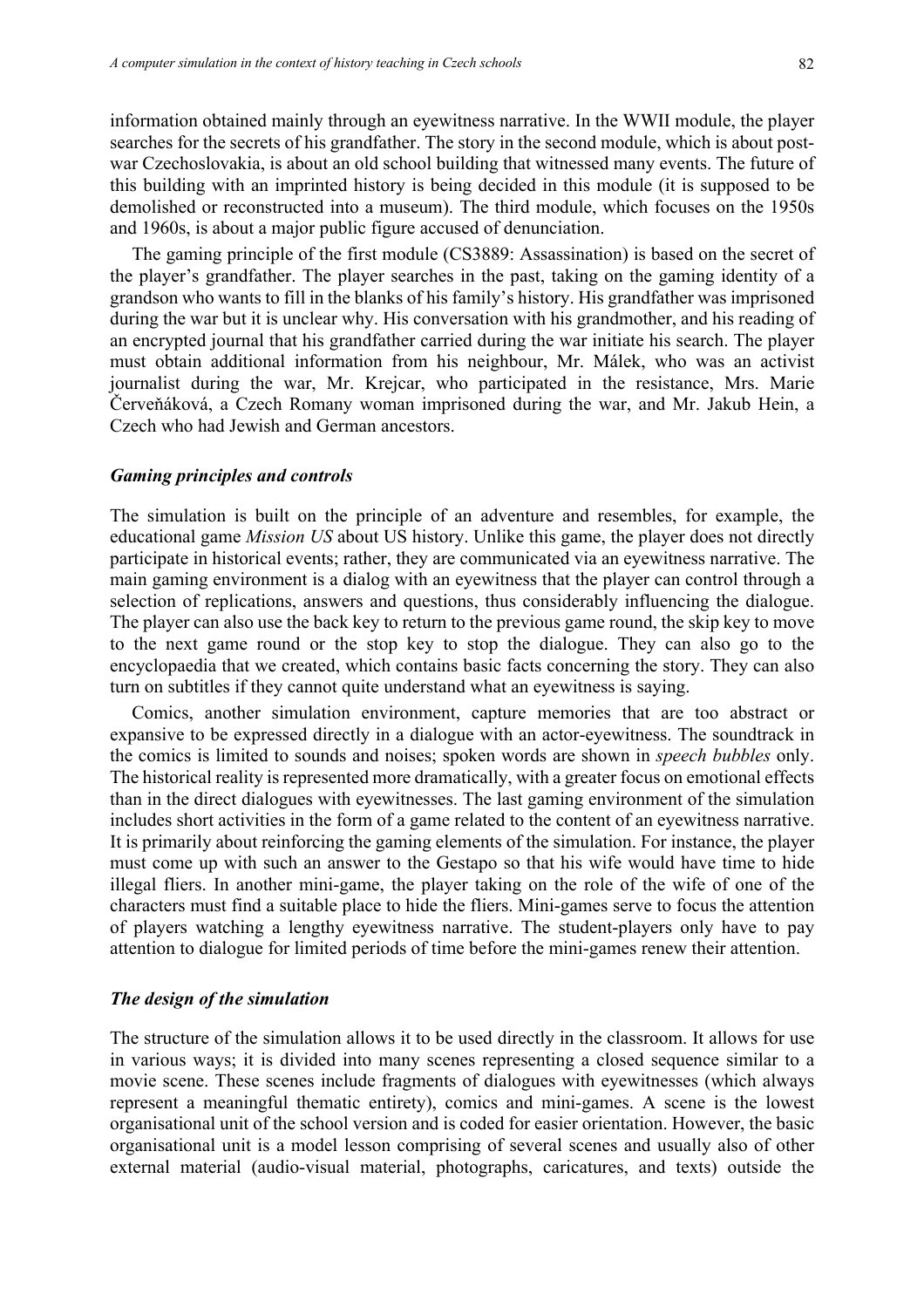application. A model lesson is a concept using the simulation as part of a regular 45-minute lesson. The additional materials are available online on a website that the teacher uses, and they mainly include audio-visual materials, caricatures, photographs, and more. The teacher usually projects and controls the simulation by means of a data projector, while reflecting on students' opinions and viewpoints. It is a form of classroom teaching that is hard to diversify, as it is necessary to keep up with the pace of the story.

#### *Eyewitness constructions*

As already indicated, all characters in the simulation are pedagogical constructions, which were created based on a synthesis of real stories. In designing the game, we opted for these constructions because we wanted to protect the privacy of real eyewitnesses, and because we were convinced that we should model the learning situations and compress the eyewitness narratives in order to include as many motives, perspectives, and historical events as possible. We chose the concept of memory constructions (based on the memories of actual eyewitnesses placed in a historical context) in view of the pedagogical goal of the simulation, which was to communicate to students model eyewitness perspectives of people from different social classes and ethnic groups. As we will show in the methodology section, the emphasis on analysis is supported by the use of other materials related to eyewitness narratives, such as videos, caricatures and photographs. In this case, the simulation is a tool helping students to create a moral dictionary and to adopt value frameworks. The construction of eyewitness identities is an advantage in this case because it allows for greater sovereignty in evaluation, as it eliminates the ethical problem of evaluating real people. In such a case, the simulation can also serve as a simulator of social skills, and of the ethical challenges of everyday life.

The construction of eyewitness identities in the simulation has another hard-to-detect implication, the pedagogical importance of which is yet to be discussed. It is about a transformation of the cultural situation resulting in a transformation of the collective way of remembering. Many theoreticians of media studies claim that one of the implications of growing connectivity is a transformation of collectively defining, among other things, the ways of relating to the past. Theoreticians, such as Zierold (2008) and Neiger, Nieyers & Zandberg, (2011) problematise Maurice Halbwachs' (1992) and Jan Assmann's (Assmann & Czaplicka, 1995) traditional concepts of reflecting on collective memory. They claim that the unprecedented media boom, and thus the general availability of visual images, has transformed the social frameworks of memory and collectivity. In their opinion, every form of collective memory is, due to this societal change, necessarily a media memory. The team of the social psychologist Harald Welzer reached the same conclusion when examining the family memories of Germans during the war. The researchers noticed that these memories were often contaminated or perforated, sometimes even performed by media representations (Welzer, Moller, & Tschuggnal, 2010). Landsberg (2004) has formulated a concept of prosthetic memory typical for the present post(modern) era characterised by high mobility, social atomisation and access to visual images. This type of memory does not depend on an immediate experience and especially, is not limited to biological kinship or social exclusivity. On the contrary, its use requires the accommodation of real, physical memory and its sharing in a virtual space. It is created based on a personal interpretation of a usually traumatic historical event communicated in media. There is no discerning between "authenticity" and "non-authenticity" with respect to memory.

Eyewitness constructions seem to be a typical example of this prosthetic memory. These are created based on traumatising events (war, dictatorship, genocide, violence, oppression, and so on) and synthesised with the goal of creating an environment for their sharing. However, prostheticity, memory artificiality, can also be an advantage in the simulation. Our media world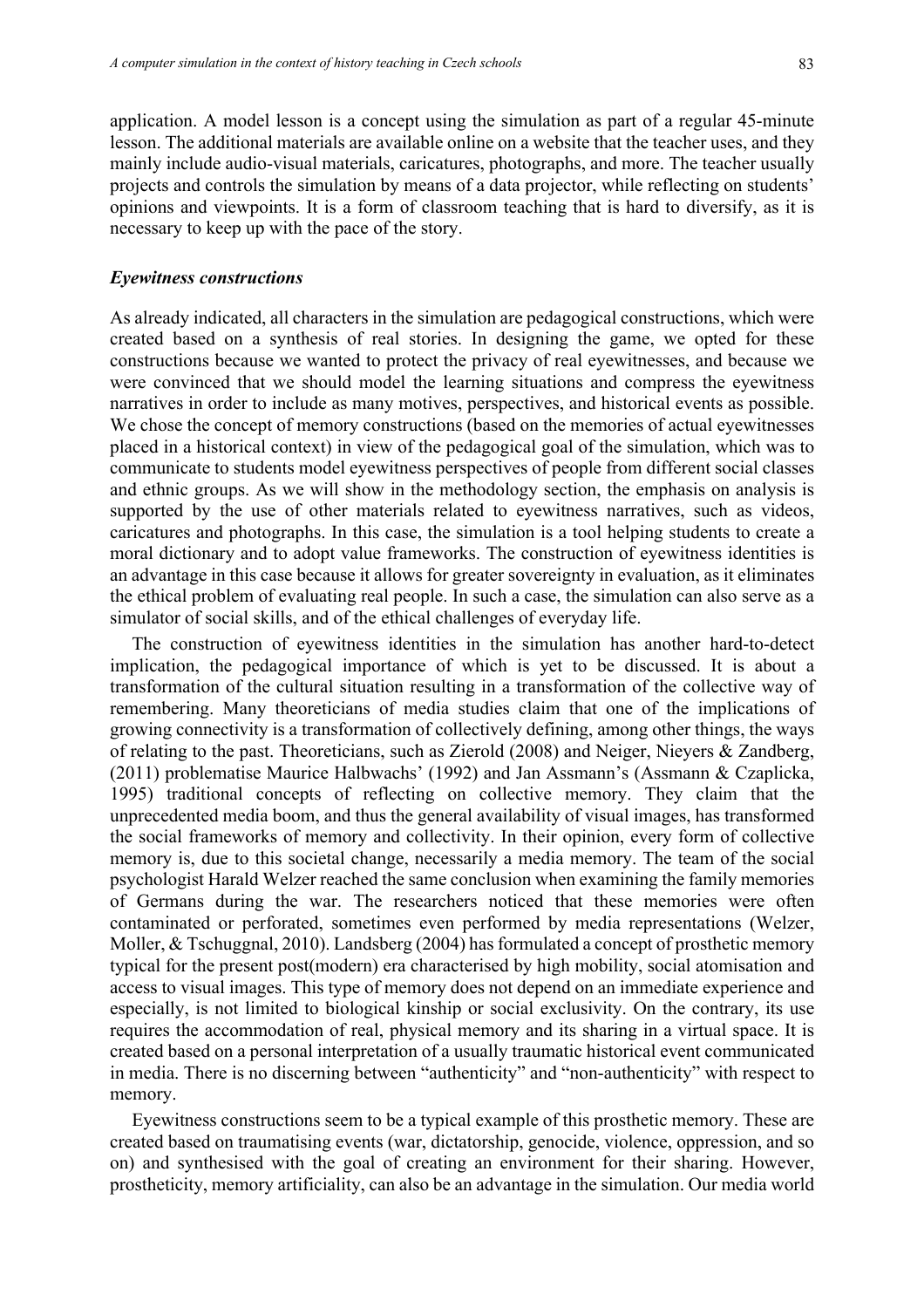is in many ways similar to a hall of mirrors, where there is no difference between a real event and its image (Baudrillard, 1994). A sensible way to learn how to live in the world of mirrors is to realise a certain artificiality of these images. A continuous and multidimensional reflection encouraged by a pedagogical approach might protect young people against the prostheticity of seemingly authentic forms of memory. If they encounter dubious forms of commemoration with hidden political agendas in or out of school, they might be better prepared to deconstruct the message behind them. Paradoxically, this synthetic memory controlled by computer algorithms could open the door to an autonomous relationship of the listener to the eyewitness.

#### *Working with time in the simulation*

The CS simulation allows students to see various levels of time within the historical narration. According to Seixas (2016), orientation in time is an important outcome of history education. Ignoring or reducing this problem to mastering timelines, usually in onethematic line is, in our observation, one of the current problems of typical Czech education. Working with time is limited to mastering dates and to one-dimensional decisions about before and after (Seixas, 2016). The research of Barton and Levstik (2004) proved that younger school-age children were able to orientate themselves in historical time, although this ability stemmed from pop-culture elements rather than from school education. The simulation gives working with time the necessary depth. Eyewitness narratives are usually non-linear. Eyewitnesses mix together the different times of the past, reminisce in an undisciplined and uneven manner, compare events remote in time, or jump from one topic to another. This lack of structure of eyewitness narratives is limiting but can also be an advantage if we pay attention to their form and not only to their content. Of course, it is rather difficult to follow all the tangents of a real eyewitness. If we modify an eyewitness statement for use in school (for history education) such as, adopt (usually rewrite and edit) an eyewitness account for school purposes, we will lose this typical feature of eyewitness narratives. The simulation preserves this feature to some extent. When creating the dialogues, we paid attention to, and preserved, this element of eyewitness narratives even as we tried to save time.

It shows students the necessity of viewing the past as possessing depth and multidimensionality, and not as a series of separate, one-dimensional, chronological units implicating an inevitable causal nexus. Therefore, eyewitnesses speaking about the war also naturally talk about post-war events and often take their narratives all the way to the 1970s. Another level in time, demonstrated visually as well, distinguishes the strong memories displayed through comics from the social space of the narrative, which is staged in a similar way to current movies (an apartment and its furnishings, an eyewitness as a regular old person or another social space, like a cemetery). The comics can be considered a type of flashback.

# **Reflections of educators and students**

We have been testing the simulation *Czechoslovakia 38-89* at state-run high schools in various regions of the Czech Republic since 2012. Thirty-eight educators have tested the simulation under our guidance, with more than 3500 students (15-19 years old).

Additionally, over 200 other educators discovered our simulation and pedagogical materials on our website on their own, but they have not been included in this research. All teachers signed up for the project voluntarily and received monetary compensation for it. The teachers were exposed to three hours of training, after which they were asked to integrate the simulation into their standard history lessons.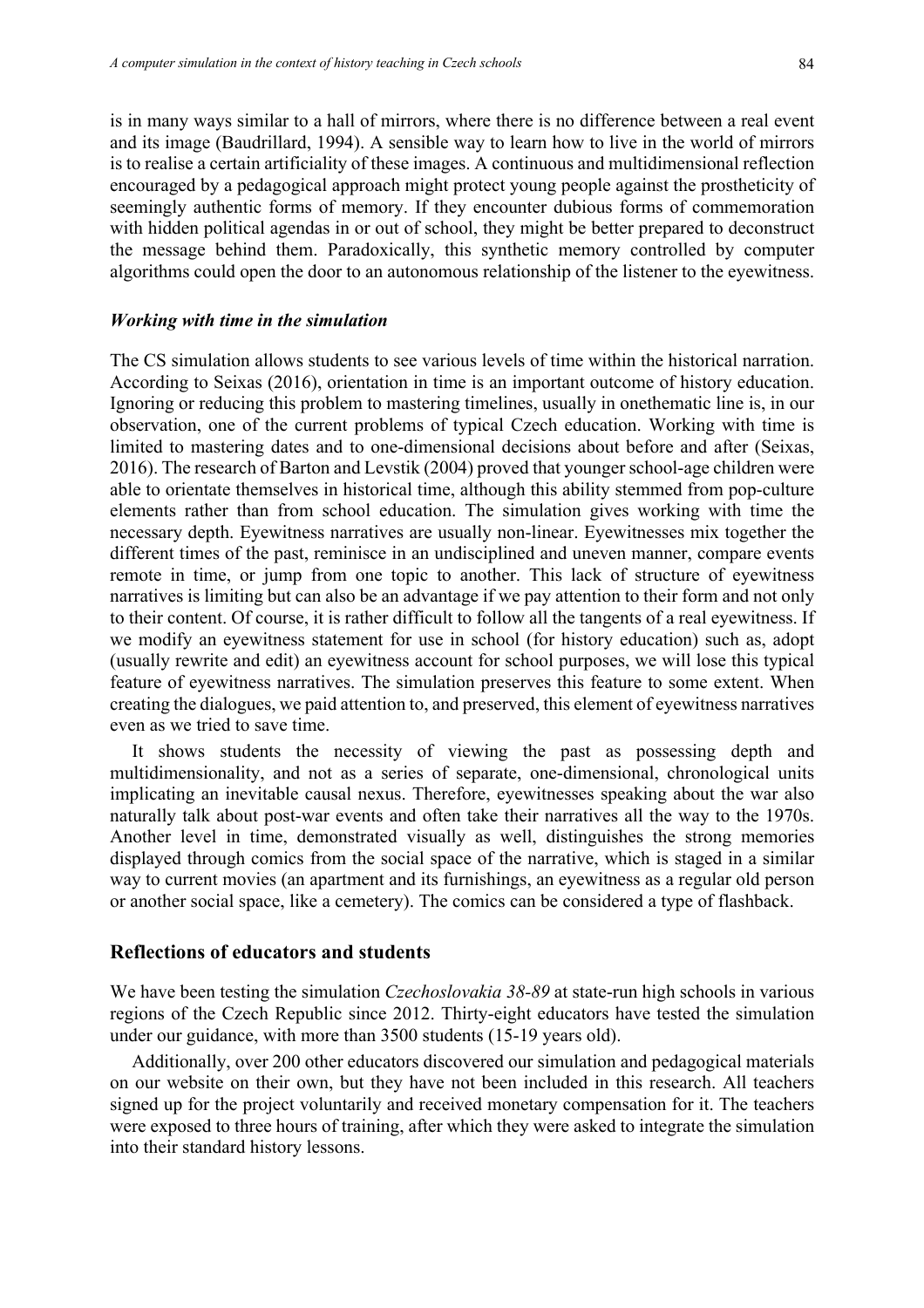Five model lessons were designed, each using a specific part of the simulation, and we provided additional materials for each lesson (historical videos, caricatures, cartoons, activities for the students, historical texts). Taking the technical facilities available at the majority of Czech schools into account, the model lessons were structured using collective instruction, in which the teacher controlled the simulation and the students determined together which strategy to use with the witnesses.

The teachers' task was to:

- a. Integrate *Czechoslovakia 38-89* into their regular teaching,
- b. Follow the prescribed teaching methodology,
- c. Fill out a detailed feedback report for each model lesson taught (questionnaire with 35 questions),
- d. Collect the students' feedback to the simulation (questionnaire with 12 questions)
- e. Invite a member of our development team to one school lesson,
- f. Write a final report that comprehensively evaluates the use of the simulation in their school (questionnaire with 12 mainly open questions),
- g. Have an evaluation Skype talk with a member of our development team.

#### *Educators' reflections*

We got feedback from the teachers through the two questionnaires. These included feedback from every model lesson taught (32 questions), and a final, concluding report on the whole testing process (11 questions). The goal of the feedback for each lesson was to rate: 1) how the lesson actually went (7 questions); 2) students' reactions (15 questions); and, 3) the model lesson that we had recommended (13 questions). Each question had two sections — quantitative and qualitative — using the six-point Likert scale, teachers chose the appropriate rating, and then were asked to comment on their answers. The teachers filled out the questionnaires immediately after the end of the instruction or at the end of school day. Teachers then filled out the concluding report on the whole testing process (11 questions). Five of these touched on the wider context of the use of simulations. As an example, for the first question: "Please give us a general evaluation and comparison of the model lessons (what worked well for you? Was anything too long? What worked for the students and what didn't?)," teachers were given a recommended length for their responses, about 400 words in total. Teachers filled in this questionnaire at the end of the whole testing process. Based on these sources of information from our three-year cooperation (2012-2014) with the educators who tested *Czechoslovakia 38- 89* during their lessons, we defined four key themes that represent the benefits of using our simulation in school classes, as follows:

## *Understanding the deeper context of historical events*

In open questions, teachers defined the ability of the simulation to reinforce the understanding of the deeper context of historical events as the most important theme. Educators very positively evaluated the alternations of an eyewitness' authentic testimony, which students could influence with their questions, and the black-and-white comics, which were not possible to influence. The dynamics created there facilitate a direct connection between the present and the past, which helps students to better understand the historical events that are being taught.

**Teacher:** The simulation contributes considerably to a deepened understanding of historical links and to an increased fixation of the teaching materials.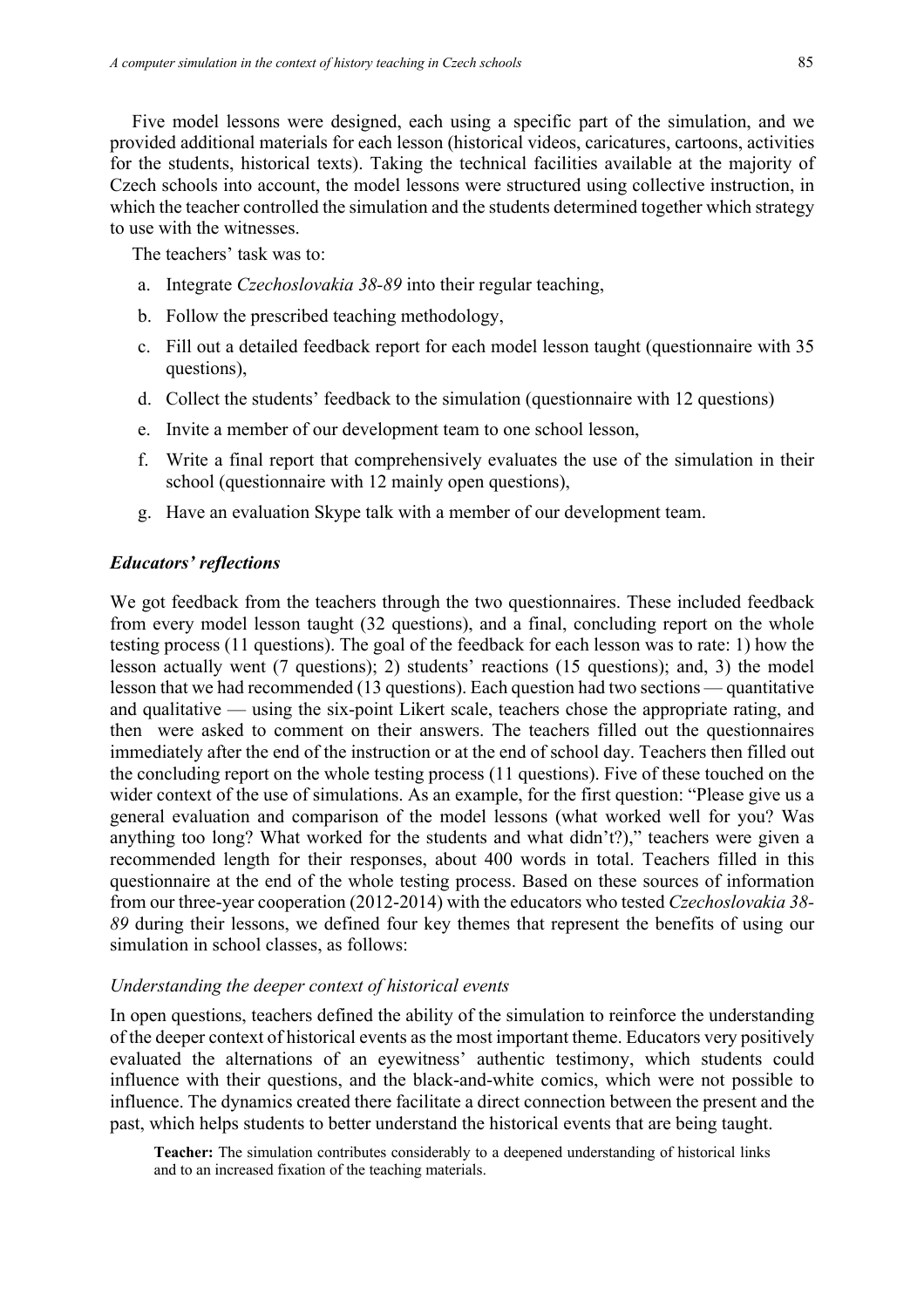#### *Engaging students who are not interested in history*

As many researchers have found, external differentiations among students largely prevail in Czech schools, and teachers' opinions on more individualised instruction are markedly contradictory. While they verbally declare the need for greater individualisation, they are often unable to put this into more concrete terms (Mouralová, 2013: Straková, 2010). These observations, which come from questionnaire-based research, also confirm our own observations.. The simulation offers space unmotivated students, and one of its effects is the reality that teachers realise that these students' passivity might be caused by an improper choice of teaching methods.

The engagement of students is a general feature of simulations, often thanks to the novelty effect, that is, the fact that something new is happening. The way educators evaluate students who are silent during history lessons is rather interesting. The following statement from one of the teachers summarises this very well:

The student is active even if he does not want to be. He looks for more details to make his own opinion and respects the perspective of different characters while realizing that he himself creates his own interpretation that stems from, among other things, the experience of his family and thus his upbringing.

The simulation as an educational medium is able to engage many passive students (of course, not all of them), and to make stimulate interest in the given topic.

#### *Historical contextualization*

The simulation makes it possible to perceive the historical contexts of current societal events. It is not only that the event is placed into a wider historical context, but also that the value of its significance for the present is also reflected upon.

**Teacher:** They (the students) mainly realized that we now see the migration in the 1940s in retrospect and so we are able to evaluate what was good and what failed. We are now in a situation when we do not know what to do and a solution is not simple and we may not know until later whether or not our decision was good. Students understood not only the relativity of an individual memory but also the relativity of present decisions.

The historical significance, however, is difficult to simulate because it is hard to predict which historical theme will be relevant by the time the simulation is ready for school distribution. Students who are now 17 years old were relatively indifferent toward some topics (such as, the expulsion of the Sudeten Germans) three years ago. The situation in Europe has since changed, and teachers must teach in this new context.

As Reisman and Wineburg (2008) note, the problem in considering historical events from the students' perspective often comes down to a lacking ability to place them into a wider historical context, and gauge them by import and meaning. This is exactly where the simulation's strong point lies. It does not give students a huge number of facts; instead, it tells a story that is a part of Czech cultural memory and that belongs among the most well known moments in Czech history. It does not place emphasis on the factual details, but rather on the surroundings in which they play out and on the inconspicuous details that illustrate the specificity of this period, and through the narrative arc of the story, it thoroughly historicises it.

#### *Reflections of students*

Feedback was collected from students via a questionnaire. The questionnaire included 14 questions: 12 closed questions measured on the six-point Likert scale, focused on evaluating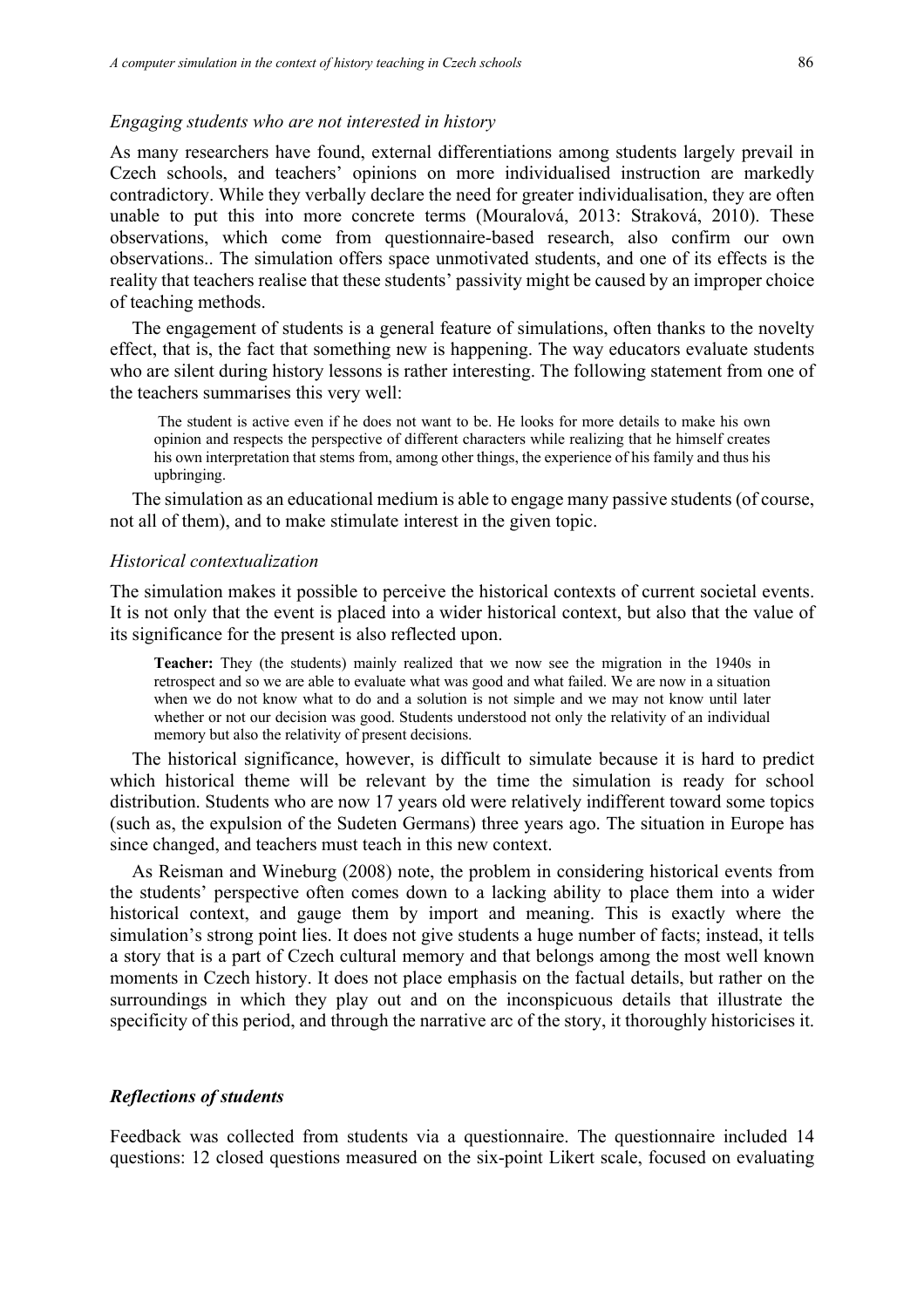the work with the simulation; and two open-ended questions, focused on defining the main benefits and shortcomings of using the simulation.

Students provided less information than the teachers. Since students filled out the questionnaires at the end of the history lesson, they did not spend much time on it, and generally used only a few words rather than whole sentences as the teachers did. However, based on more than 3000 pieces of feedback, following trends in students' perceptions of the game were garnered:

- Students consider the simulation *Czechoslovakia 38-89* as an attractive and modern medium that makes it possible to imagine the era in which the simulated historical events take place, and to better understand the situation.
- Students describe the advantages of the educational simulation in the history lesson as follows: *"*I can imagine what it was like to live at that time,*" "*I like that we can decide (choose the question) ,*" "*I like the atmosphere of that era,*" "*I like it, we pay attention.*"*
- Students positively evaluated the opportunity to control the simulation through their own or collective decision-making: "I *can influence the course of the simulation."* Students liked that the simulation reacted to their decisions.
- Students using the simulation in class saw it as beneficial in the extent of the knowledge that they gained: "I learn and remember [the schoolwork] with it," *"*I take more away from the simulation*."*

Students see the following weaknesses of the simulation: The simulation has a limited number of questions, the simulation gets old after a while, some of the dialogues are too long, and there are technical problems.

The students state that the biggest advantage for them is that thanks to the simulation, they are better able to imagine the historical period in which the simulation plays out. Here, we once again refer to the need for a thorough contextualisation of historical events, or their "historicisation." The simulation works towards this historicisation not only through differentiations in facts and customs, but also in a formal division in the time of the past, in which the witness recollections played out, from the time of their telling, which takes place in the "present."

#### *Authenticity and emotionality*

Our testing has also confirmed the emotional effect of the simulation and thus our efforts to create as much room for analytical work as possible. The majority of students chose a videotaped dialogue with an actor that played an eyewitness (just like in a documentary movie) over very good artistic animation. They provided the following reasons:

**Student 1:** The animation was very well done. But when the actor was animated, we could not see his real emotions.

**Student 2:** I prefer the version with the videotaped eyewitness because I feel that the actor is talking to me.

**Student 3:** The version with the videotaped eyewitness draws my attention more.

An important conclusion for us as the simulation creators, is that contrary to natural sciences where animation and schemes are preferred, the level of authenticity is very important for students in their approach to eyewitness accounts in history.

Although one of the project's ambitions was to emphasise the necessity of approaching witnesses critically, it was exactly the witnesses' authenticity that the students appreciated. The piloting thus proved Rainer Wirtz's (2008) thesis, that the concept of authenticity is one of the most important tools in the historical imagination.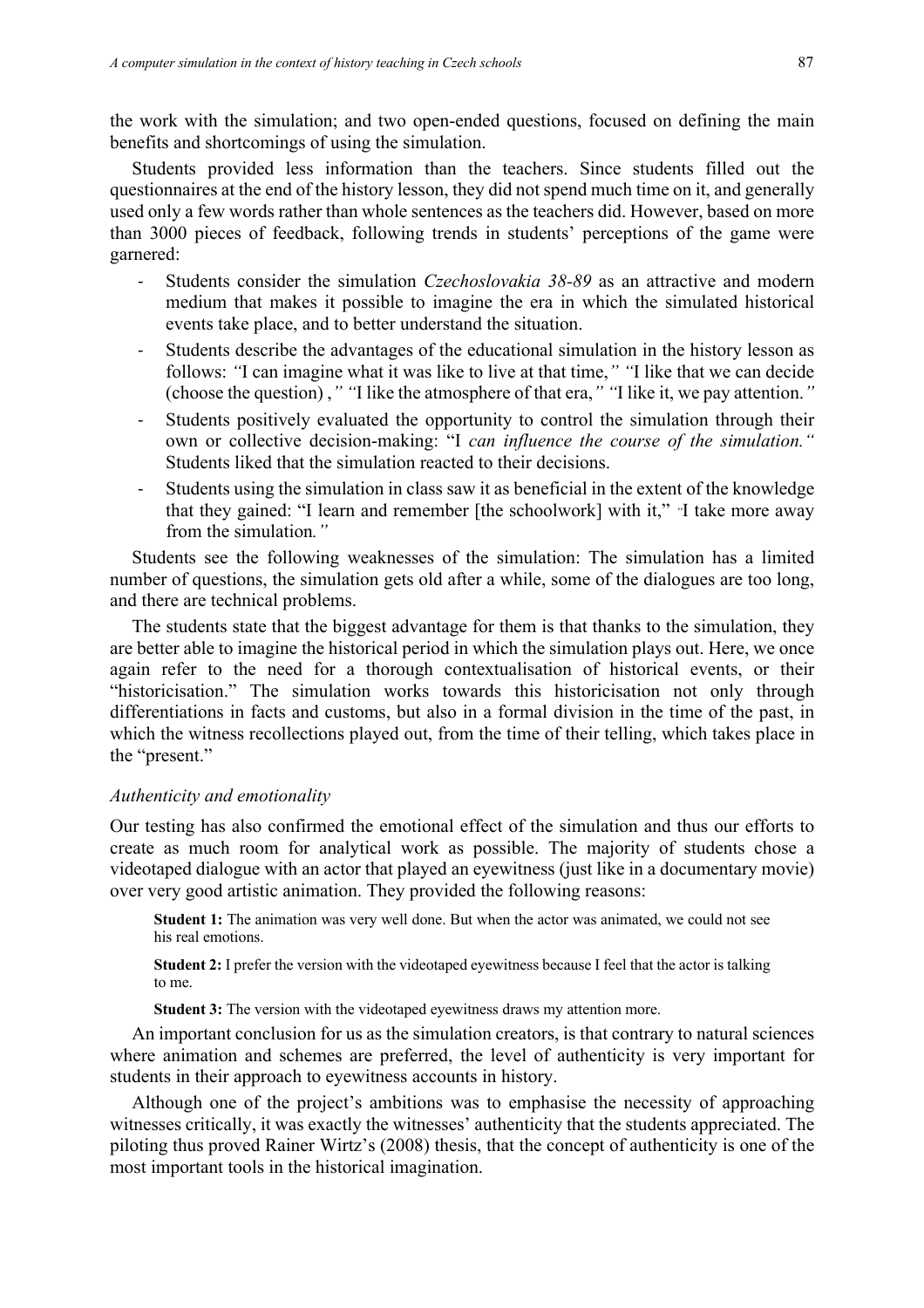#### *Limits of the study*

The information that we collected from the teachers and students was self-reported. We asked (through questionnaires and interviews) the teachers to evaluate the simulation, in particular whether the simulation has achieved the declared learning goals, but we did not directly verify whether this was actually the case. The students used the questionnaires (not tests) to evaluate the simulation, but we did not verify their statements either.

# **Conclusion**

Communicating the past through an adventure, such as *Czechoslovakia 38-89*, brings many changes to the traditional concept of history teaching. Lessons could be more dynamic, which improves students' motivation and involvement. The simulation offers eyewitness perspectives of history and does not present the past as an abstract history of systems, or large national or international narratives. Instead, it focuses on the anthropological dimension of history presented in the simulation as a space where ordinary people lived and had to make decisions.

The simulation uses narratives that do not just retell the past in an attractive form and offers the possibility to systematically analyse eyewitness narratives. The reflection on eyewitness narratives should develop students' awareness of multi-perspectivity, as well as understanding that each narrative is constructed within the social, cultural, and political frameworks surrounding historical events.

One of the surprising results from the testing was the finding that students trusted the witness narrations. The testing thus did not entirely fulfill the pedagogical ambition that we had connected with the simulation. Students were able to identify the positions of the various actors who appeared in the simulation and the reasons for their positions, but they did not perceive the contradiction in the fact that the testimonies marked as authentic are synthetic constructions. Thus, the simulation primarily developed an awareness of the multiperspectivity of historical events (Stradling, 2003), and potentially even the ethical dimension of historical interpretation (Seixas, 2013), but it did not contribute to a more critical reflection on witness testimony.

The simulation testing with over 30 teachers has confirmed our expectations that it would change the form of teaching. The teachers who tested the simulation were skeptical about the broad concept of the educational goals at first, but came to appreciate the advantages of the simulation, such as, students' greater involvement, interest, and communication, even though it reduced the content of the subject-matter and disturbed the normal teaching practice.

# **References**

- Ahonen, S. (2014). History education in post-conflict societies, *Historical Encounters: A journal of historical consciousness, historical cultures, and history education, 1*(1), 75-87.
- Assmann, J., & Czaplicka, J. (1995). Collective memory and cultural identity. New german critique, (65), 125-133.
- Bage, G. (2012). *Narrative matters, teaching history through story*. Longon, Routledge.
- Barton, K. C., & Levstik, L. S. (2004). *Teaching history for the common good*. Mahwah, NJ: Lawrence Erlbaum Associates.
- Barton, K. C. (1997). "I just kinda know": Elementary students' ideas about historical evidence. *Theory & Research in Social Education. 25*(4), 407-430.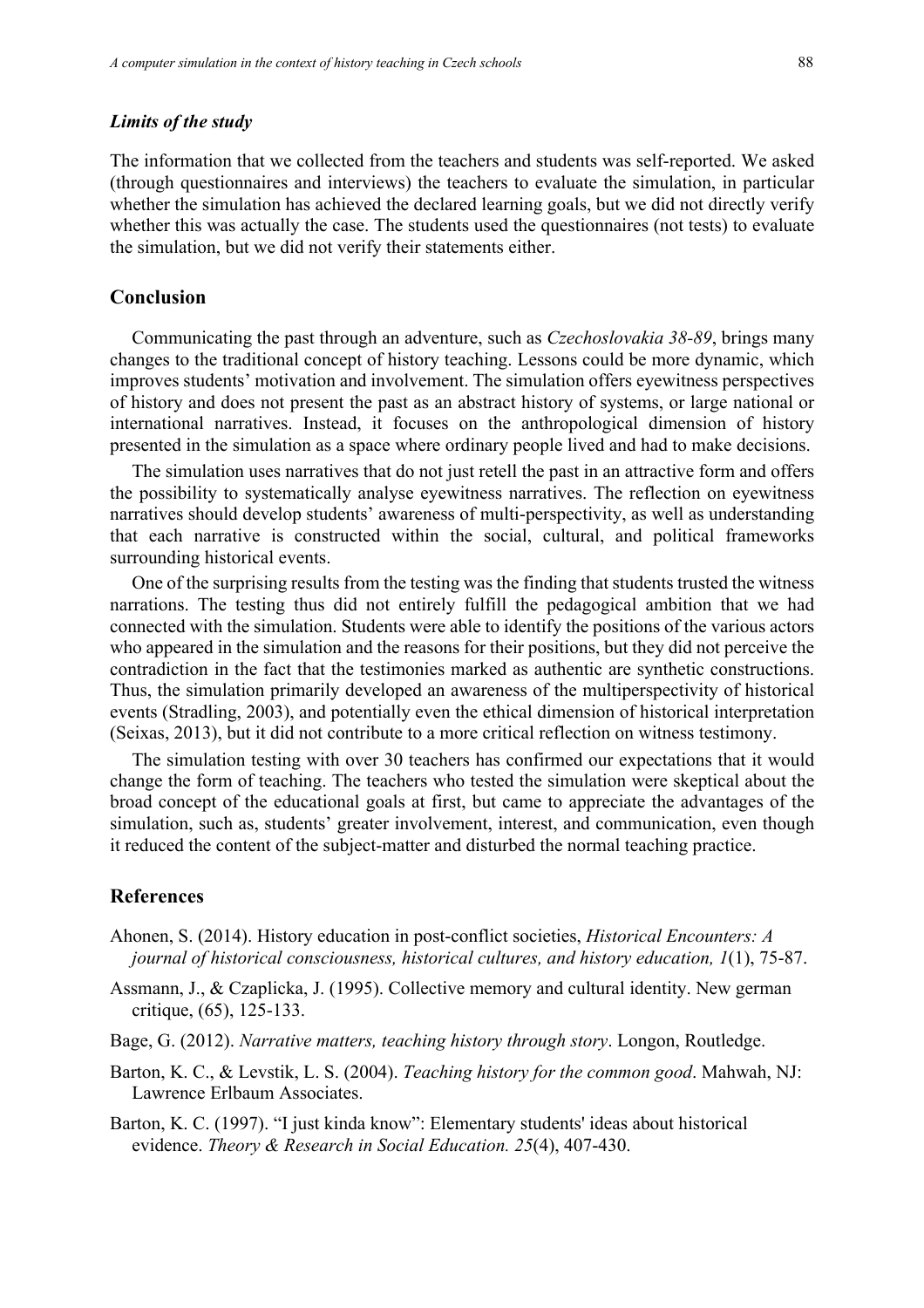- Baudrillard, J. (1994). The precession of simulacra, in: Baudrillard, Jean. Simulacra and simulation. University of Michigan press, 1994, pp. 1-42.
- Chapman, A. (2016). *Digital games as history: How videogames represent the past and offer access to historical practice*. New York: Routledge.
- Foster, S. J., & Yeager, E. A. (1999). "You've got to put together the pieces": English 12 year-olds encounter and learn from historical evidence. *Journal of Curriculum and Supervision, 14(*4), pp 286-317.
- Gracova, B., & Labishova, D. (2012). Současná teorie a praxe dějepisného vzdělávání na školách. *Pedagogická orientace,* 22(4).
- Halbwachs, M. (1992). On collective memory. University of Chicago Press.
- Havlujova, H., & Najbert, J. (2014*). Paměť a projektové vyučování v dějepise*. Prague, Czech republic: Ústav pro studium totalitních režimů.
- Henderson, J. G. (1996). *Reflective teaching: The study of your constructivist practices*. Englewood Cliffs, NJ: Merrill Prentice Hall.
- Husband, C., & Pendry, A. (2002). Thinking and feeling: Pupils' preconceptions about the past and historical understanding. In: Artur, J. & Philips, R. (Eds.), *Issues in History Teaching* (pp.125-137). Routledge: London-New York.
- Landberg, A. (2004). *Prostethic memory. The Transformation of American remember in the Age off Mass Culture*. New York, Columbia university press.
- Levesque, S. (2008). *Thinking historically: educating students for the twenty-first century*. Toronto: University of Toronto Press Incorporated.
- Lorenzová, J. (2011). Etická výchova. In Vališová, A., Kasíková, H. (Eds.), *Pedagogika pro učitele*. Praha, Grada, 289-309.
- Peterson, A. (2011). Moral learning in history. In: Davies I. (Ed.). *Debates in history teaching*. (pp.161-182). Routledge, London-New York.
- Prensky, M. R. (2010). *Teaching digital natives: Partnering for real learning*. Thousand Oaks, CA: Corwin Press.
- McCall, J. B. (2011). *Gaming the past: Using video games to teach secondary history*. New York: Routledge.
- Mouralová, M. (2010). Postoje českých učitelů k vnější diferenciaci žáků a možné hodnotové kořeny těchto postojů. Orbis scholae.[online], pp 11-26.
- Neiger, M., Nieyers, O., & Zandberg, E. (2011). *On media memory. Collective memory in a new media age*. United Kingdom: Palgrave Macmillan..
- Nora, P. (1989) Between memory and history: Les lieux de mémoire. *Representations 26, Special Issue: Memory and Counter-Memory*, spring, 7-24.
- Reich, K. (2007). Interactive constructivism in education. *Education and Culture*, *23*(1), 7-26.
- Reisman, A, Wineburg, S. (2008). Teaching the skill of contextualizing in history, *Social Studies, 99(*5), 202-207.
- Smith, R. I. (1986). Values in history and social studies. In: Tomlinson, P. & Quinton, M. (Eds.), *Values Across the Curriculum* (pp. 77-86). London: Falmer Press.
- Seixas P., & Morton, T. (2013). *The big six: Historical thinking concepts*. Toronto: Nelson Education.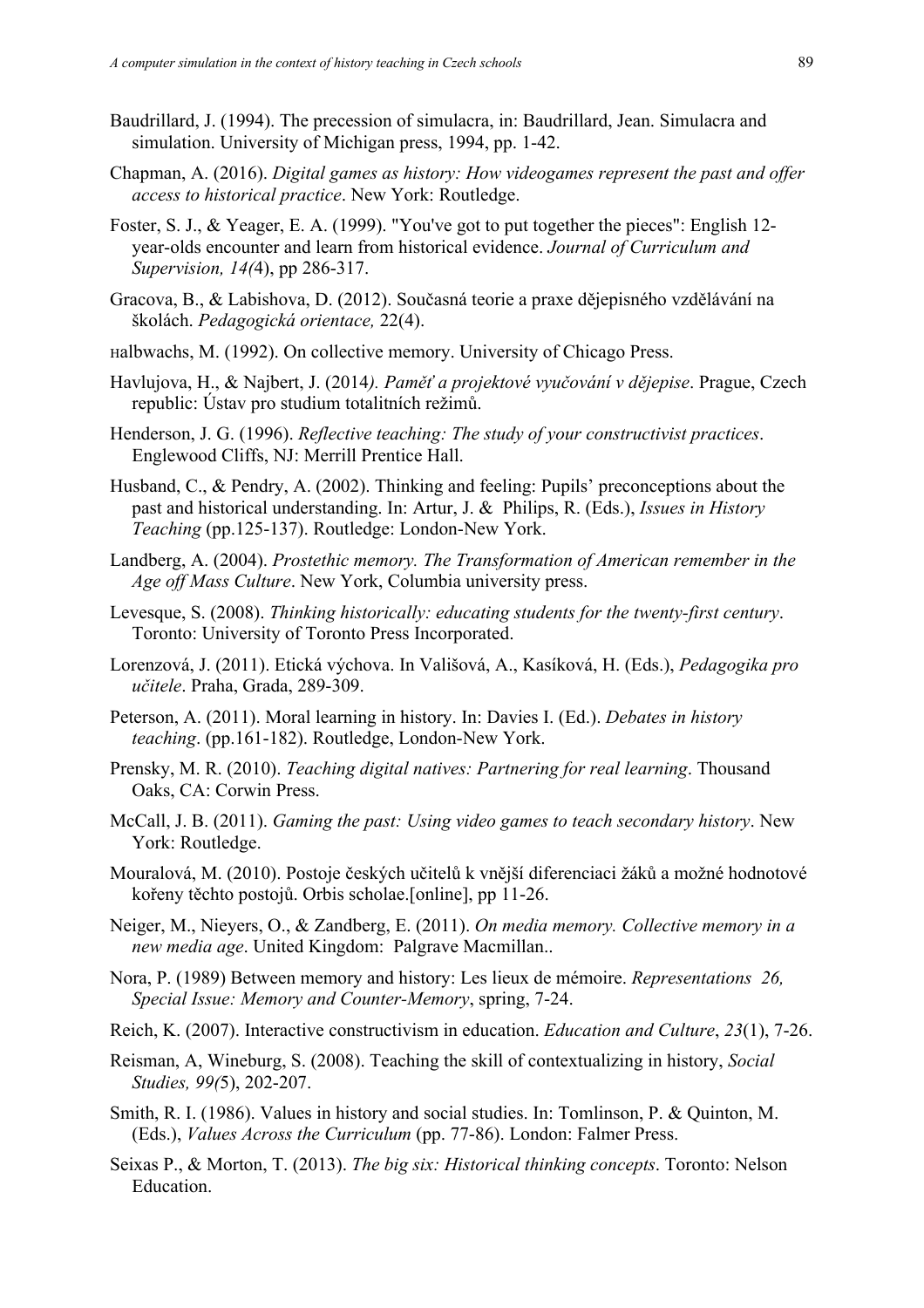- Seixas, P. (2016). A history/memory matrix for history education. *Public History Weekly 4*(6), 1-7.
- Stradling, R. (2003). *Multiperspectivity in history teaching: a guide for teachers*. Strasbourg: Council of Europe.
- Strakova, J. (2010). Postoje českých učitelů k hlavním prioritám vzdělávací politiky. In Vanova, R. & Krykorkova, H. (Eds.), *Učitel v současné škole,* (pp. 167-175). Prague, Charles University.
- Šisler, V., Brom, C., Cuhra, J., Činátl, K., & Gemrot, J. (2012, September). Stories from the History of Czechoslovakia, a serious game for teaching history of the Czech lands in the 20th century–notes on design concepts and design process. In *International Conference on Entertainment Computing* (pp. 67-74). Springer, Berlin, Heidelberg.
- Šisler, V., Selmbacherová, T., Pinkas, J., & Brom, C. (2014). Teaching contemporary history to high school students: The augmented learning environment of Czechoslovakia 38-89. *Masaryk University Journal of Law and Technology, 8*(1), 99-122.
- Watson, W. R., Mong, CH. J., Harris, C. A. (2011). A case study of the in-class use of a video game for teaching high school history, *Computers & Education. 56*(2), 466.
- Welzer, H., Moller, S., & Tschuggnal, (2010). *"Opa war kein Nazi". Nationalsozialismus und Holocaust im Familiengedächtnis.* Fischer: Verlag.
- Whitton, N. (2010)*. Learning with Digital Games. A Practical Guide to Engaging Students in Higher Education.* New York: Routlege.
- Wineburg, S. (2001). *Historical Thinking and Other Unnatural Acts. Charting the Future of Teacheing the Past.* Philadelphia: Temple University Press.
- Wineburg, S. (2010). Historical thinking and other unnatural acts. *Phi Delta Kappan,* 92(4), 81-94.
- Wirtz, R. (2008). Alles authentisch: so war's. Geschichte im Fernsehen oder TV-History. *Thomas Fischer/Rainer Wirtz (Hg.): Alles authentisch*, 9-32.
- Woulters, P., van Nimwegen, C., van Oostendorp, H., & van der Spek, E. D. (2013). A Metaanalysis of the cognitive and motivational effects of serious games. *Journal of Educational Psychology. 105* (2).
- Zierold, M. (2008). Memory and Media Cultures. In: Erll, A. (ed.), *Media and Cultural Memory: Cultural memory Studies. An International and Interdisciplinary Handbook* (pp. 399-407). Walter de Gruyter: Berlin-New York.

# **Endnotes**

<sup>1</sup> General education program for elementary schools, Prague 2017, available online: http://www.msmt.cz/file/43792/ , General education program for gymnasiums, Prague 2017, available online: http://www.nuv.cz/file/159

<sup>&</sup>lt;sup>2</sup> The simulation has been developed at the Faculty of Arts and the Faculty of Mathematics and Physics of the Charles University in Prague and the Institute of Contemporary History of the Academy of Sciences of the Czech Republic. The development of the simulation was supported by the Czech Ministry of Culture in 2011-2014. For more see: www.cs3889.cz The simulation exists in both a commercial and a school version. In this article, we're discussing the school version.